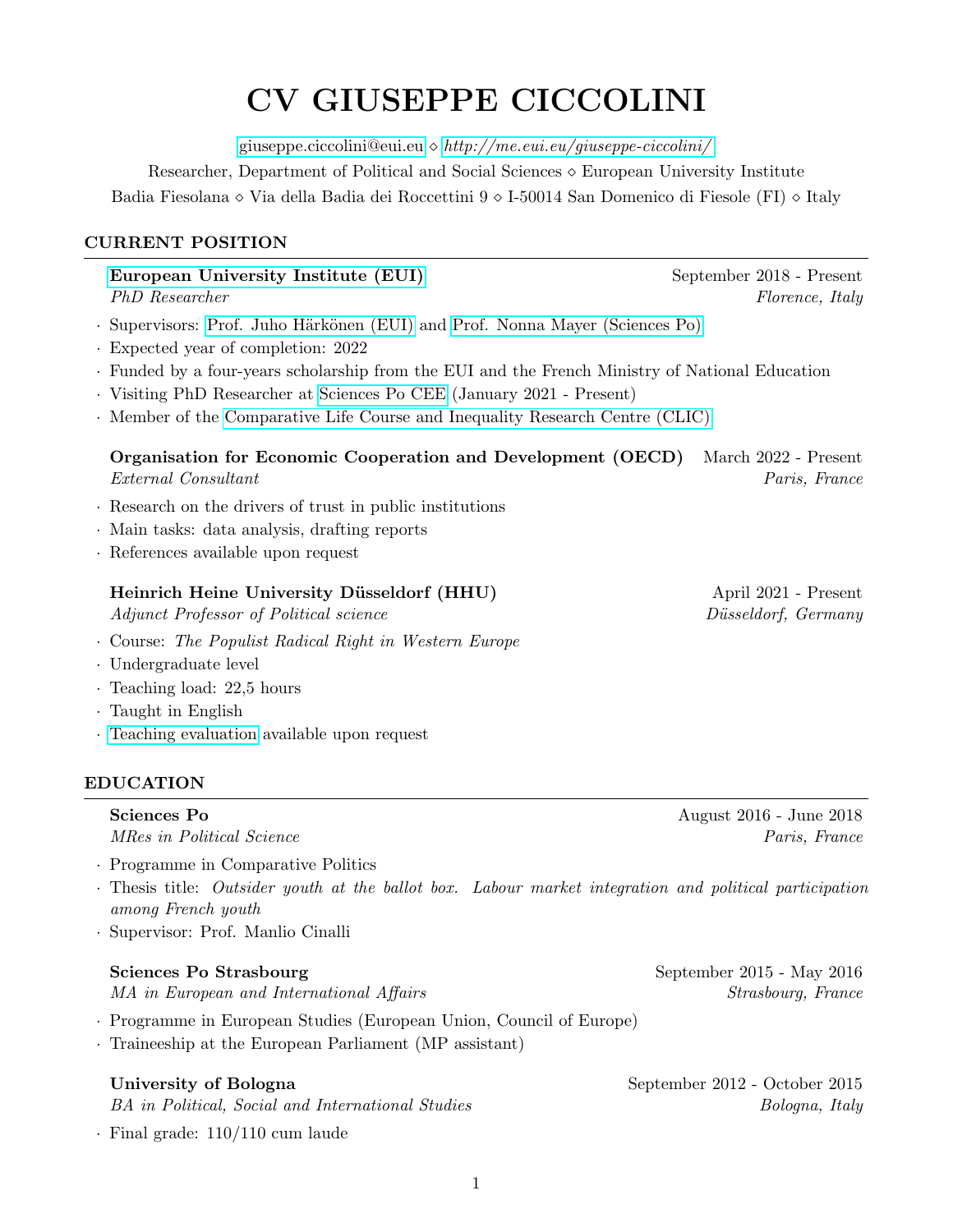- · Thesis title: The (im)possible unity of the Italian Democratic Party. National delegates' policy positions on ethics and LGBT rights
- · Supervisor: Prof. Paola Bordandini
- · Third year abroad, Sciences Po Strasbourg, September 2014 June 2015

### PROFESSIONAL EXPERIENCE

European University Institute (EUI) September 2019 - December 2019

Teaching assistant Florence, Italy

- · Course: Introduction to Quantitative Methods (Prof. Juho Härkönen and Prof. Arnout Van de Rijt)
- · PhD level
- · Teaching load: 20 hours
- · Taught in English
- · Duties: providing weekly methodology workshops, grading assignments

Sciences Po January 2018 - May 2018

Teaching assistant Paris, France

- · Course: Comparing European Societies: Together or Apart? (Prof. Ettore Recchi)
- · Master's degree, 100 students
- · Taught in English
- · Duties: participation in the course design (syllabus and tests), providing weekly short lectures, grading exams, leading discussions, assisting the Professor

#### **European Parliament** May 2016 - July 2016

Parliamentary assistant (internship) Brussels, Belgium

· MEP: Daniele Viotti

· Duties: research for parliamentary and committee issues (LGBT rights and sharing economy policy), providing support for meetings, support constituency related campaigns

# RESEARCH OUTPUT

#### Working papers

- We have been left behind, havent we? Economic status loss, class voting and the populist radical right, DOI:<https://doi.org/10.31235/osf.io/m6swx>
- The intergenerational foundations of class voting: social mobility and electoral choice in Western Europe (co-authored with Juho Juho Härkönen), DOI:<https://doi.org/10.31235/osf.io/u7zf4>

# Work in progress

- Deindustrialization, place-based community identity and far-right voting in Europe (manuscript available upon request)

# GRANTS

2018 Doctoral scholarship, four-years competitive grant, EUI and French Ministry of National Education